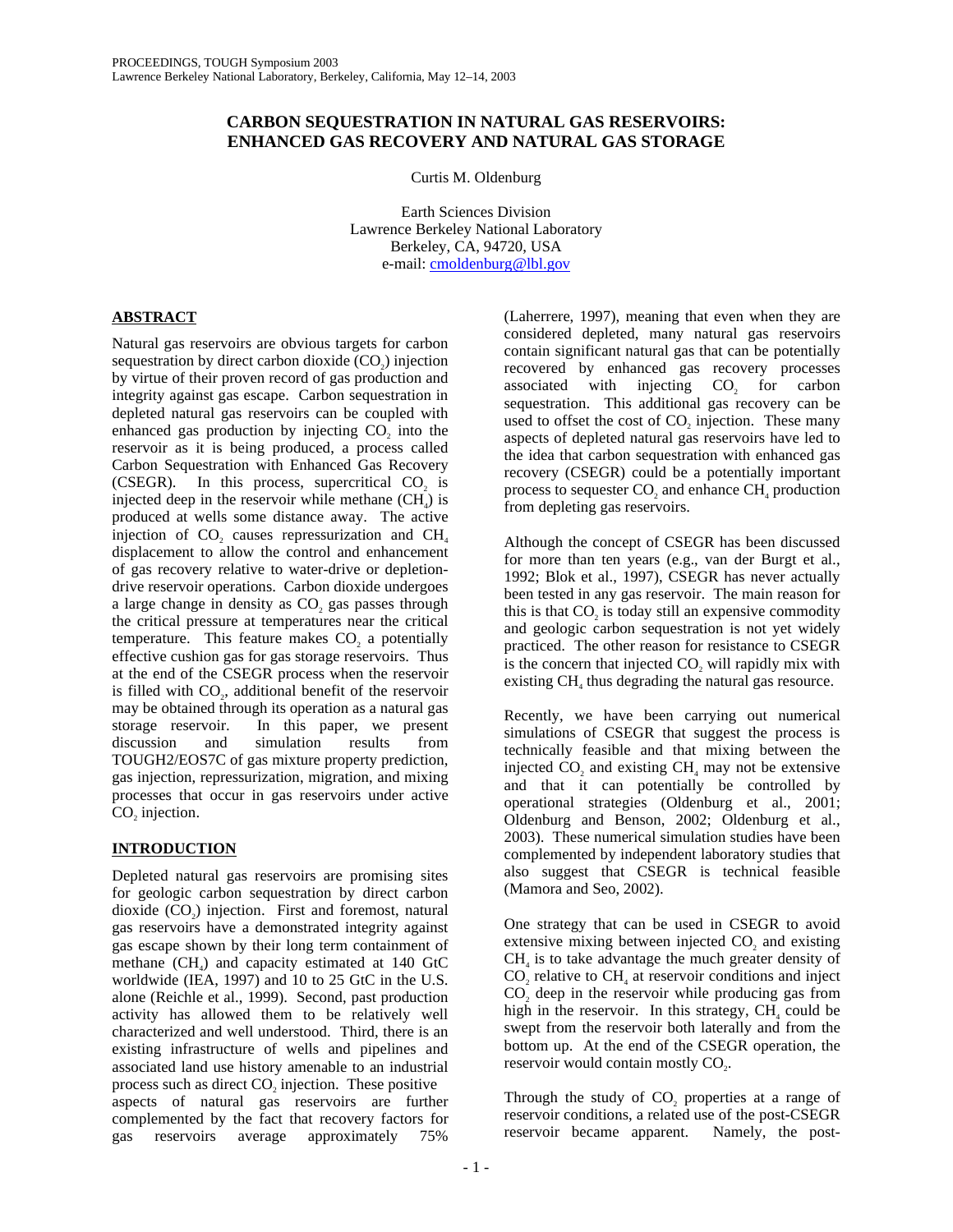CSEGR reservoir could be used as a gas storage reservoir with CO<sub>2</sub> playing the role of a cushion gas. It turns out that the same density changes in CO<sub>2</sub> that occur around the critical pressure and that can be used to inhibit mixing during the process of CSEGR can be exploited in a gas storage reservoir operated around the critical pressure (Oldenburg, 2003). This potential post-CSEGR option provides further potential benefit to applying the CSEGR process in depleting natural gas reservoirs.

This paper presents a review of the CSEGR process and the potential post-CSEGR use of the reservoir as a natural gas storage reservoir. Briefly, the scenario we envision involves CO<sub>2</sub> injection into a depleted gas reservoir for CSEGR. Following the nearly complete removal of CH<sub>4</sub> from the reservoir, say over  $5-10$  years, the CO<sub>2</sub>-filled reservoir can be used for gas storage.

To test these concepts, numerical experiments are carried out using a new TOUGH2 module called TOUGH2/EOS7C. The key to simulating gas reservoir processes is accurate gas mixture property prediction. We present a review of the properties of  $CO$ , and  $CH<sub>4</sub>$  gas mixtures. This is followed by conceptual descriptions of the processes of CSEGR and gas storage with CO<sub>2</sub> as a cushion gas. Next we present a summary of the methods we use to simulate these processes, along with a summary of the verification of our property predictions. In the last parts of the paper, we present simulation results that illustrate the processes. Finally, we discuss limitations and outstanding issues that need to be addressed in research to make progress in these areas.

### **GAS PROPERTIES**

# **Phase Diagram**

The phase diagram for  $CO<sub>2</sub>$  is shown in Figure 1, along with a typical *P, T* path assuming hydrostatic pressure and 25  $^{\circ}$ C km<sup>-1</sup> gradients with depth in the earth. As shown, CO<sub>2</sub> will be supercritical ( $P_{crit}$  = 73.8 bar,  $T_{\text{crit}} = 31.0 \text{ °C}$  (Vargaftik, 1975)) in gas reservoirs that are typically at depths greater than 1 km and hotter than 35 °C. In depleted reservoirs, pressures can be below hydrostatic and subcritical conditions may exist. Therefore, the simulation capability must treat both supercritical and gaseous states of CO<sub>2</sub>.



*Figure 1. Phase diagram of CO<sub>2</sub> showing typical P, T path assuming hydrostatic pressure and 25 °C km-1 geothermal gradient.* 

### **Density and Compressibility Factor**

At temperatures near the critical temperature, increasing pressure causes  $CO<sub>2</sub>$  to transition from gaseous conditions to supercritical conditions with an associated large change in density. Pure CH<sub>4</sub> exhibits no such drastic change in this same range of presssure and temperature and shows nearly ideal gas behavior. The degree of non-ideality shown by  $CO<sub>2</sub>$ can be expressed by the compressibility factor, Z, where

$$
Z = \frac{PV}{nRT} \tag{1}
$$

where  $Z = 1.0$  for ideal gases, *P* is pressure (Pa), *V* is volume  $(m^3)$ , *n* is moles, *R* is the universal gas constant (J mol<sup>-1</sup> K<sup>-1</sup>), and *T* is temperature (K). Plotted in Figure 2 are density and compressibility factor  $(Z)$  of  $CO<sub>z</sub>-CH<sub>4</sub>$  mixtures as a function of pressure at  $T = 40$  °C as calculated by the NIST14 database (NIST, 1992; Magee et al., 1994). As shown, the density of supercritical CO<sub>2</sub> can be very high, and is much larger than the density of CH<sub>4</sub> at all relevant gas reservoir conditions.

#### **Viscosity**

The viscosity of CO<sub>2</sub> also increases as pressure rises through the critical pressure. Shown in Figure 3 are density and viscosity of  $CO<sub>2</sub>-CH<sub>4</sub>$  mixtures at several different pressures from subcritical to supercritical for CO<sub>2</sub> (NIST14, 1992; Magee et al., 1994). Even though the density of supercritical CO<sub>2</sub> can approach that of liquid water, the viscosities of  $CO<sub>2</sub>-CH<sub>4</sub>$ mixtures across the range of compositions are always gas-like. Thus supercritical  $CO<sub>2</sub>$  is a highly mobile (low viscosity) fluid with very high density. Note further that CO<sub>2</sub> viscosity is always larger that  $CH<sub>4</sub>$ viscosity.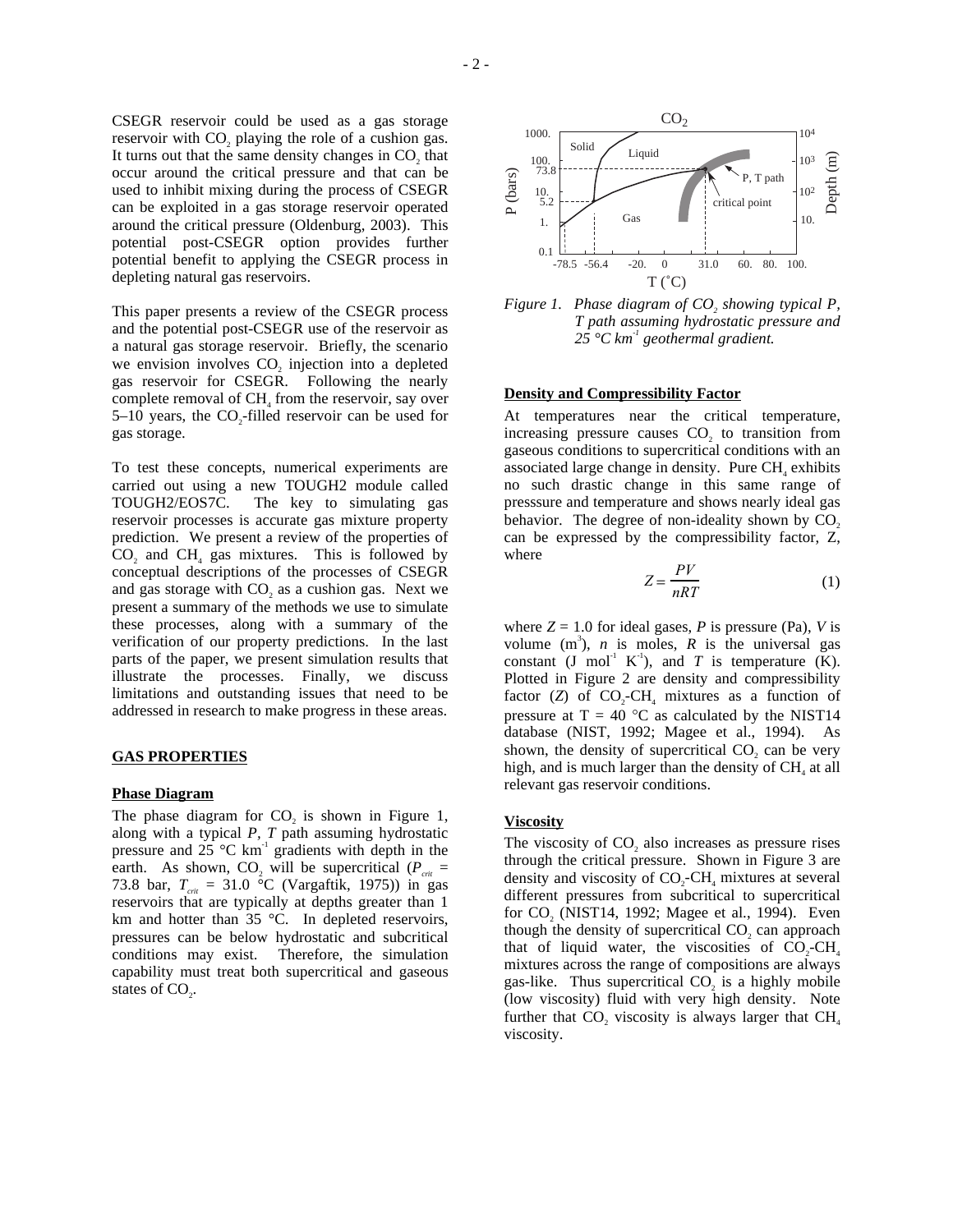

*Figure 2. Density and Z factor for CO<sub>2</sub>-CH<sub>4</sub> mixtures showing strongly non-ideal behavior of CO2 -rich gas.* 

Density and Viscosity of  $CO<sub>2</sub>$  -  $CH<sub>4</sub>$  Mixtures



*Figure 3. Density and viscosity of CO<sub>2</sub>-CH<sub>4</sub> mixtures at several pressures at 40 °C.* 

#### **ENHANCED GAS RECOVERY**

Figure 4 shows a schematic of one scenario for CSEGR. In this scenario,  $CH<sub>4</sub>$  produced from a depleting gas reservoir is used to generate electricity. The flue gases from power generation and industrial activities are scrubbed and CO<sub>2</sub> is captured, compressed, and transported back to the  $CH<sub>4</sub>$ reservoir where it is reinjected at some distance from production wells. In this process, the injection of CO<sub>2</sub> raises the reservoir pressure and displaces  $CH<sub>4</sub>$ toward the production wells, thereby enhancing  $CH<sub>4</sub>$ production. Because of the pressure maintenance effected by the  $CO$ , injection, the  $CH<sub>4</sub>$  production can be controlled and water entry avoided in the case of water-drive reservoirs.

One critical issue in this process is the degree to which the injected CO<sub>2</sub> will mix with the  $CH<sub>4</sub>$ , degrading the quality of the produced gas. The physical properties of CO<sub>2</sub> and CH<sub>4</sub> at reservoir conditions appear to discourage mixing. Specifically, the high density of  $CO$ , can be exploited by injecting the CO<sub>2</sub> in the lower parts of the reservoir while producing from higher parts. The lower mobility of CO<sub>2</sub> (higher viscosity) relative to  $CH<sub>4</sub>$  produces a stable displacement process. Furthermore, the nearly gas-like viscosity of supercritical CO<sub>2</sub> means that it can be injected easily. Together, the properties of  $CO$ <sub>2</sub> and  $CH<sub>4</sub>$  including density, viscosity, and viscosity ratio promote downward migration, injectibility, and stable displacements, respectively. These effects work in favor of CSEGR and will be demonstrated in numerical simulations below.



*Figure 4. Schematic of CSEGR.* 

## **GAS STORAGE WITH CO, AS CUSHION GAS**

Once the reservoir is filled largely with  $CO<sub>2</sub>$ , it will serve as an effective carbon sequestration site. Such a reservoir may have additional potential uses, specifically as a natural gas storage reservoir (Oldenburg, 2003). Natural gas storage is used to smooth the natural gas supply (Katz and Tek, 1981). The approach allows storage in reservoirs near metropolitan areas of natural gas  $(CH<sub>4</sub>)$  delivered by pipeline from far-off production fields during periods of low demand, and rapid  $CH<sub>4</sub>$  production from the storage reservoir during periods of high demand.

Critical to the use of gas storage reservoirs is the idea of a cushion gas, i.e., a gas whose compression allows additional storage of working gas, and whose expansion helps drive production of the working gas. A schematic showing a gas storage reservoir is shown in Figure 5. Often, the cushion gas is remnant  $CH<sub>4</sub>$  in a depleted gas reservoir, although inert cushion gases such as nitrogen have also been used (Laille et al., 1988). Just about any gas will work as a cushion gas.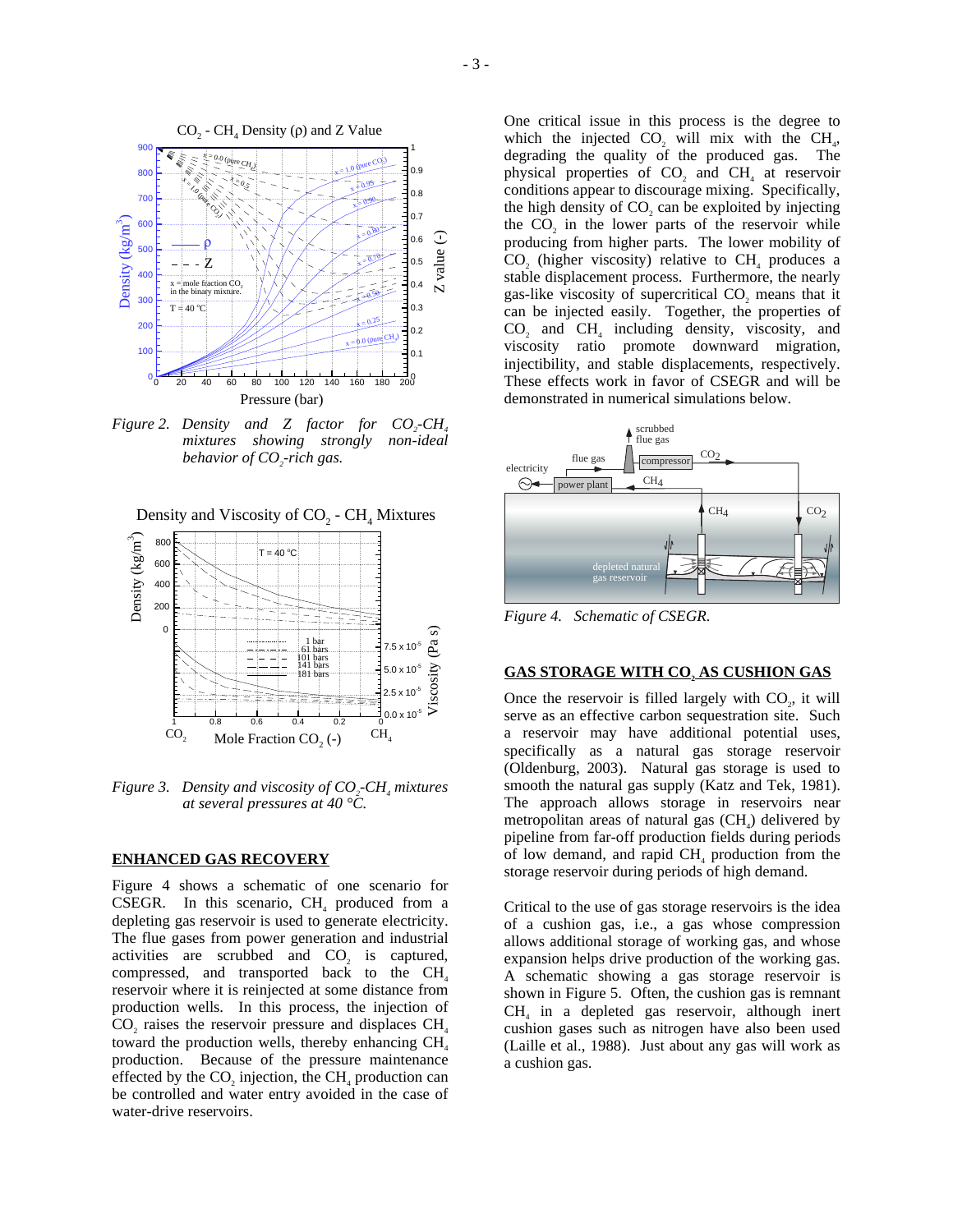| $P = 40$ bars, $T = 40$ °C  | gas phase                       |                                 |                              |                          | aqueous phase                  |                                                                                                                                                                       |
|-----------------------------|---------------------------------|---------------------------------|------------------------------|--------------------------|--------------------------------|-----------------------------------------------------------------------------------------------------------------------------------------------------------------------|
| <b>Prediction Source</b>    | CH <sub>4</sub><br>$X_{\sigma}$ | CO <sub>2</sub><br>$X_{\alpha}$ | $\rho$ (kg m <sup>-3</sup> ) | $\mu$ (Pa s)             | CH <sub>4</sub><br>$X_i$       | CO <sub>2</sub><br>Х.                                                                                                                                                 |
| TOUGH2/EOS7C                | $\Omega$ .                      | 1.                              | 85.45                        | $1.70 \times 10^{-5}$    | $\Omega$ .                     | $1.62 \times 10^{-2}$                                                                                                                                                 |
| <b>Reference Values</b>     | 0.                              | 1.                              | 83.79 [1]                    | $1.73 \times 10^{5}$ [1] | 0.                             | $1.37 \times 10^{-2}$<br>$\lceil 2 \rceil$                                                                                                                            |
| TOUGH2/EOS7C                | 0.5                             | $0.5^{\circ}$                   | 51.97                        | $1.44 \times 10^{-5}$    | $3.73 \times 10^{4}$           | $8.07 \times 10^{-3}$                                                                                                                                                 |
| <b>Reference Values</b>     | 0.5                             | 0.5                             | $51.33$ [1]                  | $1.67 \times 10^{5}$ [1] | $3.66 \times 10^{4}$ [3,4,5,6] | $6.74 \times 10^{3}$ [3,4,5,6]                                                                                                                                        |
| TOUGH2/EOS7C                | 1.                              | $\Omega$ .                      | 26.42                        | $1.21 \times 10^{-5}$    | $7.43 \times 10^{4}$           | $\Omega$ .                                                                                                                                                            |
| <b>Reference Values</b>     | 1.                              | 0.                              | $26.10$ [1]                  | $1.23 \times 10^{5}$ [1] | $7.22 \times 10^4$ [3,4,5,6]   | 0.                                                                                                                                                                    |
| $P = 100$ bars, $T = 40$ °C | gas phase                       |                                 | aqueous phase                |                          |                                |                                                                                                                                                                       |
|                             |                                 |                                 | 566.00                       |                          | $\Omega$ .                     |                                                                                                                                                                       |
| TOUGH2/EOS7C                | $\Omega$ .                      | 1.                              |                              | $4.35 \times 10^{-5}$    |                                | $4.03 \times 10^{-2}$                                                                                                                                                 |
| <b>Reference Values</b>     | 0.                              | 1.                              | 631.90 [1]                   | $5.04 \times 10^{5}$ [1] | 0.                             | $2.19 \times 10^{2}$ [2]                                                                                                                                              |
| TOUGH2/EOS7C                | 0.5                             | 0.5                             | 155.16                       | $1.81 \times 10^{-5}$    | $9.43 \times 10^{-4}$          | $2.00 \times 10^{-2}$                                                                                                                                                 |
| Reference Values            | 0.5                             | 0.5                             | 153.97 [1]                   | $1.94 \times 10^{5}$ [1] | $7.95 \times 10^4$ [3,4,5,6]   | $1.21 \times 10^{2}$ [3,4,5,6]                                                                                                                                        |
| TOUGH2/EOS7C                | 1.                              | $\Omega$ .                      | 71.57                        | $1.41 \times 10^{-5}$    | $1.86 \times 10^{-3}$          | $\Omega$ .                                                                                                                                                            |
| <b>Reference Values</b>     | 1.                              | $\Omega$ .                      | 70.03<br>$\lceil 1 \rceil$   | $1.41 \times 10^{5}$ [1] | $1.54 \times 10^{3}$ [3,4,5,6] | 0.                                                                                                                                                                    |
|                             |                                 |                                 |                              |                          |                                | <sup>1</sup> NIST, 1992. <sup>2</sup> Wiebe and Gaddy, 1940. <sup>3</sup> Spycher and Reed, 1988. <sup>4</sup> Johnson et al., 1992. <sup>5</sup> Shock et al., 1989. |

*Table 1. Properties of CO<sub>2</sub>-CH<sub>4</sub> gas mixtures and aqueous solubility at 40 and 100 bars, 40 °C.* 

Wagman et al., 1982.

However, CO<sub>2</sub> that is compressed through its critical pressure near the critical temperature is a very effective cushion gas because of its large compessibility. This can be seen in Figure 2 by the large change in density or corresponding small value of  $Z$ . Thus the use of a  $CO<sub>2</sub>$ , cushion gas will allow more gas to be stored for a given pressure rise than is possible with a native gas or nitrogen cushion (Oldenburg, 2003). This process will be demonstrated by numerical simulation below.



*Figure 5. Schematic of gas storage showing cushion gas that is never produced.* 

## **SIMULATION METHODS**

For the simulation of CSEGR and gas storage with  $CO<sub>2</sub>$  as a cushion gas, we are using a new module called TOUGH2/EOS7C. This module was called TOUGH2/EOS7C. developed by extending EOS7R (Oldenburg and Pruess, 1995; Pruess et al., 1999) by changing one of the volatile components to  $CO<sub>2</sub>$ , and by changing the air to  $CH<sub>4</sub>$ . Thus, EOS7C considers five mass Thus, EOS7C considers five mass components (water, brine,  $CO<sub>2</sub>$ , gas tracer,  $CH<sub>4</sub>$ ) and heat. Solubility subroutines for  $CO$ , and  $CH<sub>4</sub>$  were taken from EWASG (Battistelli et al., 1997; Cramer, 1982). For the key gas mixture properties, new real gas mixture subroutines were developed to calculate density and enthalpy departure in the system  $H<sub>2</sub>O CO<sub>2</sub>-CH<sub>4</sub>$  using the Peng-Robinson equation of state (e.g., Poling et al., 2001). Accurate gas mixture viscosities are calculated using the method of Chung et al. (1988). A summary of gas mixture properties is presented in Table 1 for verification of the gas properties module. As shown, TOUGH2/EOS7C predicts density and viscosity very well, but overpredicts gas solubility. Current efforts are underway to improve the solubility model. Future effort is needed to test and verify the non-isothermal capabilities of TOUGH2/EOS7C.





# **CSEGR**

We have used TOUGH2/EOS7C to carry out a number of CSEGR simulation studies over the last several years (e.g., Oldenburg et al., 2001; Oldenburg and Benson, 2002; Oldenburg et al., 2003). Here we present a representative result that demonstrates the concept of injecting  $CO<sub>2</sub>$  deep in the reservoir while producing from higher in the reservoir.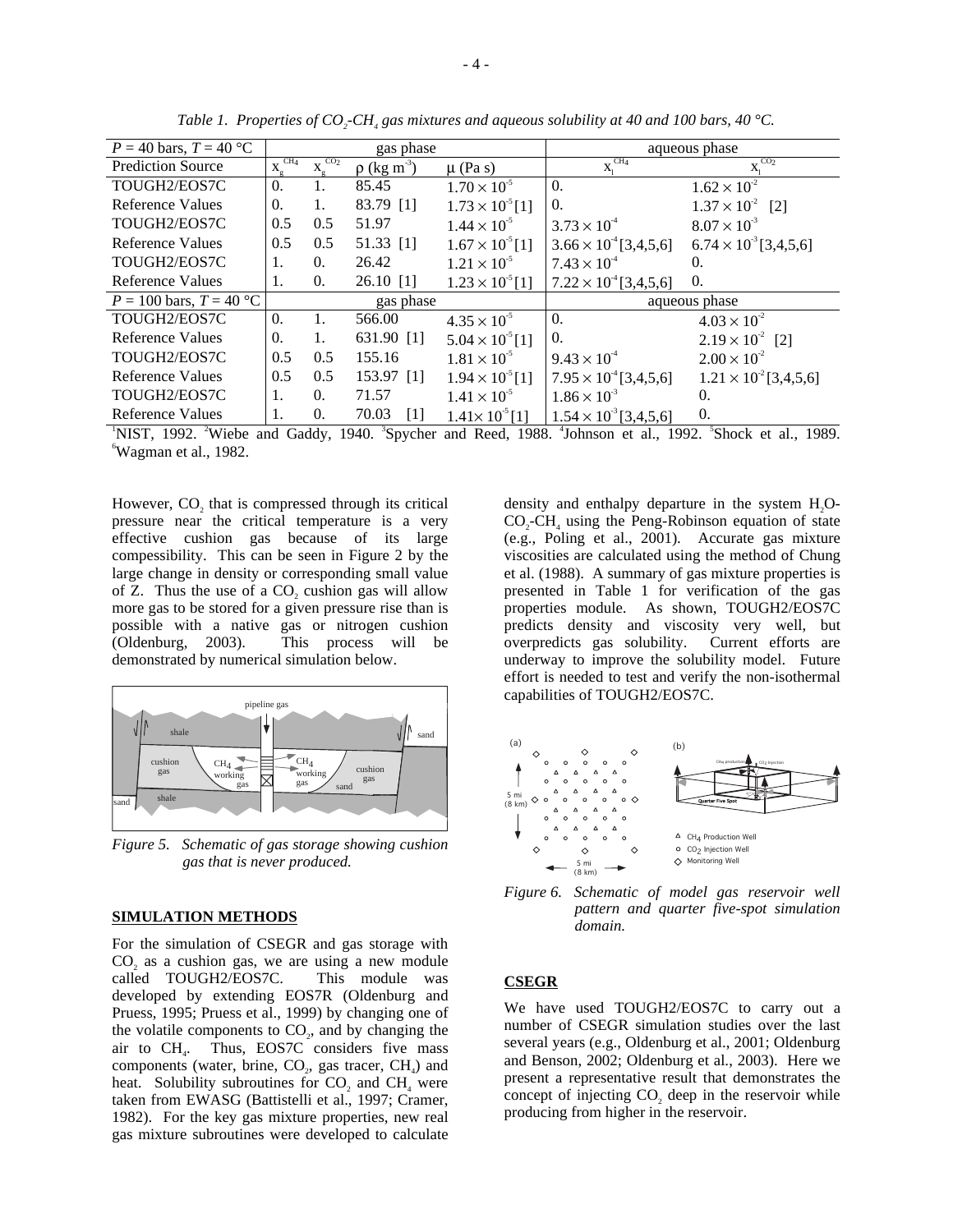A schematic of the model well pattern and five-spot reservoir geometry are shown in Figure. 6, while properties of the model reservoir are presented in Table 2. The reservoir properties and injection and production rates are based loosely on the Rio Vista gas field in California (Cummings, 1999; Johnson, 1990). Someday carbon dioxide could be sent by pipeline from electricity generation and industrial sources in the San Francisco Bay Area to the Rio Vista gas field.

| <b>Property</b>                                 | <b>Value</b>                                         |
|-------------------------------------------------|------------------------------------------------------|
| Quarter five spot size                          | $6.4 \times 10^5$ m <sup>2</sup>                     |
| $(21 \times 21$ gridblocks in X-,<br>$Y$ -dir.) | $(160 \text{ acres})$                                |
| Reservoir thickness                             | 50 m (160 ft)                                        |
| (10 gridblocks in Z-dir.)                       |                                                      |
| Porosity                                        | 0.30                                                 |
| Permeability (isotropic)                        | $1 \times 10^{-12}$ m <sup>2</sup>                   |
| Residual liquid saturation                      | 0.20                                                 |
| Relative permeability                           |                                                      |
| Liquid                                          | Immobile.                                            |
| Gas                                             | Equal to gas                                         |
|                                                 | saturation.                                          |
| Diffusivity in gas and liquid                   | $1.0 \times 10^{5}$ m <sup>2</sup> s <sup>-1</sup> , |
|                                                 | $1.0 \times 10^{-10}$ m <sup>2</sup> s <sup>-1</sup> |
| Temperature (isothermal)                        | 75 °C (167 °F)                                       |
| Pressure at start of CSEGR                      | 50 bars (725 psi)                                    |
| CO, inj. rate (per full well)                   | $3 \text{ kg s}^{-1}$ (260 t/day)                    |
| $CHa$ prod. rate (per full well)                | $0.56 \text{ kg s}^{-1}$ (48 t/day)                  |
| Pressure (after 15 years)                       | 60 bars (870 psi)                                    |

*Table 2. Properties of the quarter five-spot domain.* 

Simulation results are shown in Figure 7 for the 3-D quarter five-spot domain in which CO<sub>2</sub> is injected in the lower 10 m of a 50 m thick reservoir while  $CH<sub>4</sub>$  is produced from the top 10 m. In this configuration, the high density of CO<sub>2</sub> makes it remain in the lower parts of the reservoir, and  $CH<sub>4</sub>$  displacement is to some degree from the bottom up. As shown in Figure 7, the  $CO$ , breakthrough occurs after approximately 15 years, before which time high  $CH<sub>4</sub>$ production rates could be maintained by means of CO<sub>2</sub> injection and sustaining high pressure in the reservoir. Although not modeled specifically in this study, pressure maintenance would help prevent water from entering the reservoir and discourage land subsidence that is observed at some gas fields.



*Figure 7. Simulation results of mass fraction CO<sub>2</sub> and gas-phase density.* 

*Table 3. Properties of the model gas storage reservoir.* 

| <b>Property</b>                                 | Value                                                 |
|-------------------------------------------------|-------------------------------------------------------|
| Area $(X - Y -$ direction                       | $4 \text{ km} \times 1 \text{ km} (1.5 \text{ mi}^2)$ |
| Thickness<br>(Z-                                | $22 \text{ m}$                                        |
| direction)                                      |                                                       |
| Gridblocks in X-, Y-                            | $1 \times 200$                                        |
| dir.                                            |                                                       |
| Gridblocks in Z-dir.                            | 11                                                    |
| Porosity                                        | 0.30                                                  |
| Permeability                                    | $1.0 \times 10^{-12}$ m <sup>2</sup>                  |
| (isotropic)                                     |                                                       |
| Relative permeability                           | Van Genuchten (1980)                                  |
| <i>m</i> , $S_{l_r}$ , $S_{l_s}$ , $S_{l_{sr}}$ | 0.2, 0.27, 1, 0.01                                    |
| Liquid is immobile.                             | $S_i \approx 0.26 < S_{i_r}$                          |
| Diffusivity gas, liquid                         | $1.0 \times 10^{-6}$ , $1.0 \times 10^{-10}$          |
| Temperature                                     | 40 °C (isothermal)                                    |
| Initial pressure                                | 60 bars                                               |
| $CHa$ injection rate                            | $73.5 \text{ kg s}^{-1}$                              |

### **SIMULATIONS OF CO, AS CUSHION GAS**

Simulations of an idealized two-dimensional gas storage reservoir with CO<sub>2</sub> as a cushion gas have also been carried out (Oldenburg, 2003). The idea here is that after CSEGR is completed, the reservoir could be used for gas storage. We present in Table 3 properties of the model gas storage reservoir idealized to represent a reservoir that is an elongated dome structure with a line of wells along the axis. Note that the reservoir starts at 60 bars and will exceed the  $CO$ , critical pressure  $(73.8 \text{ bars})$  during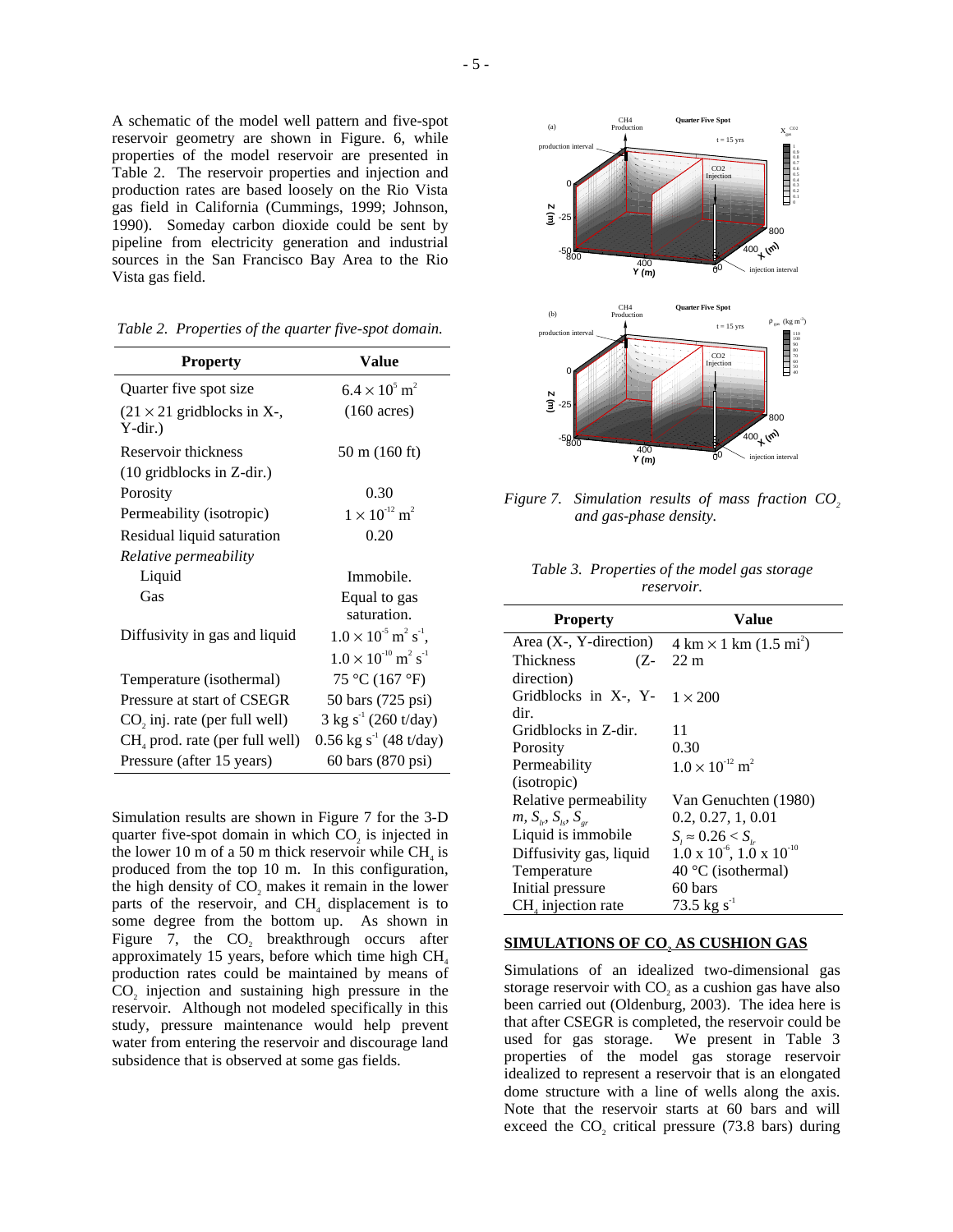the storage cycle.. Shown in Figure 8 are contours of CO<sub>2</sub> mass fraction in the gas at three times during the storage cycle. The working gas is injected in the upper left-hand corner of the model domain. Figure 9 shows the corresponding gas density for the same simulation. Note that the CO<sub>2</sub> cushion gas density increases from just below 200 kg  $m<sup>3</sup>$  to just below 600 kg m<sup>-3</sup>. As shown, the CO<sub>2</sub> cushion drastically compresses, allowing more volume for  $CH<sub>4</sub>$  for a given pressure increase.



*Figure 8. Two-dimensional simulation results of CO2 mass fraction where CO2 is the cushion gas: (a) 30 days; (b) 90 days, and (c) 180 days.* 



*Figure 9. Two-dimensional simulation results of*  gas-phase density where  $CO<sub>2</sub>$  is the *cushion gas: (a) 30 days; (b) 90 days, and (c) 180 days.* 

A comparison of the pressure increase during gas storage over a half a year for the case of CO<sub>2</sub> as a cushion gas,  $CH<sub>4</sub>$  as a cushion gas, and for  $CH<sub>4</sub>$  as cushion gas using  $70\%$  of the CH<sub>4</sub> injection rate, is presented in Figure 10. This figure shows that using CO<sub>2</sub> as a cushion gas allows approximately 30% more gas to be stored for a given pressure increase relative to using a native CH<sub>4</sub> cushion gas.



*Figure 10. Pressure vs. time for one cycle of CH*<sub>4</sub> *injection showing the lower pressure rise for CO<sub>2</sub> cushion gas relative to a native gas cushion.* 

The simulations carried out to date include significant numerical dispersion, making a mixing zone that is artificially large. For a rectangular grid with full upstream weighting, the numerical dispersion is approximately one-half the grid spacing multiplied by the gas velocity. For these simulations, numerical dispersion in on the order  $10^4$  m<sup>2</sup> s<sup>-1</sup> (5 m/2 x 700 m/6 months), approximately two orders of magnitude greater than molecular diffusion. Nevertheless, gas mixing will be a concern in actual practice since the injection and production cycle operate repeatedly over the years, unlike CSEGR which is a one-time displacement. Considerable additional research will have to be done before CO<sub>2</sub> can be considered a practical cushion gas. Nevertheless, the unique properties of CO<sub>2</sub> make it an intriguing cushion gas option. Other configurations and applications, for example, for gas storage in an open tank or solutionmined cavity with a physical barrier separating the two gases, are being investigated to avoid the mixing problem.

#### **CONCLUSIONS**

Simulation studies suggest that CSEGR and gas storage with CO<sub>2</sub> as a cushion gas may be technically feasible uses of depleting gas reservoirs. In both processes, the properties of  $CO$ , and  $CH<sub>4</sub>$  favor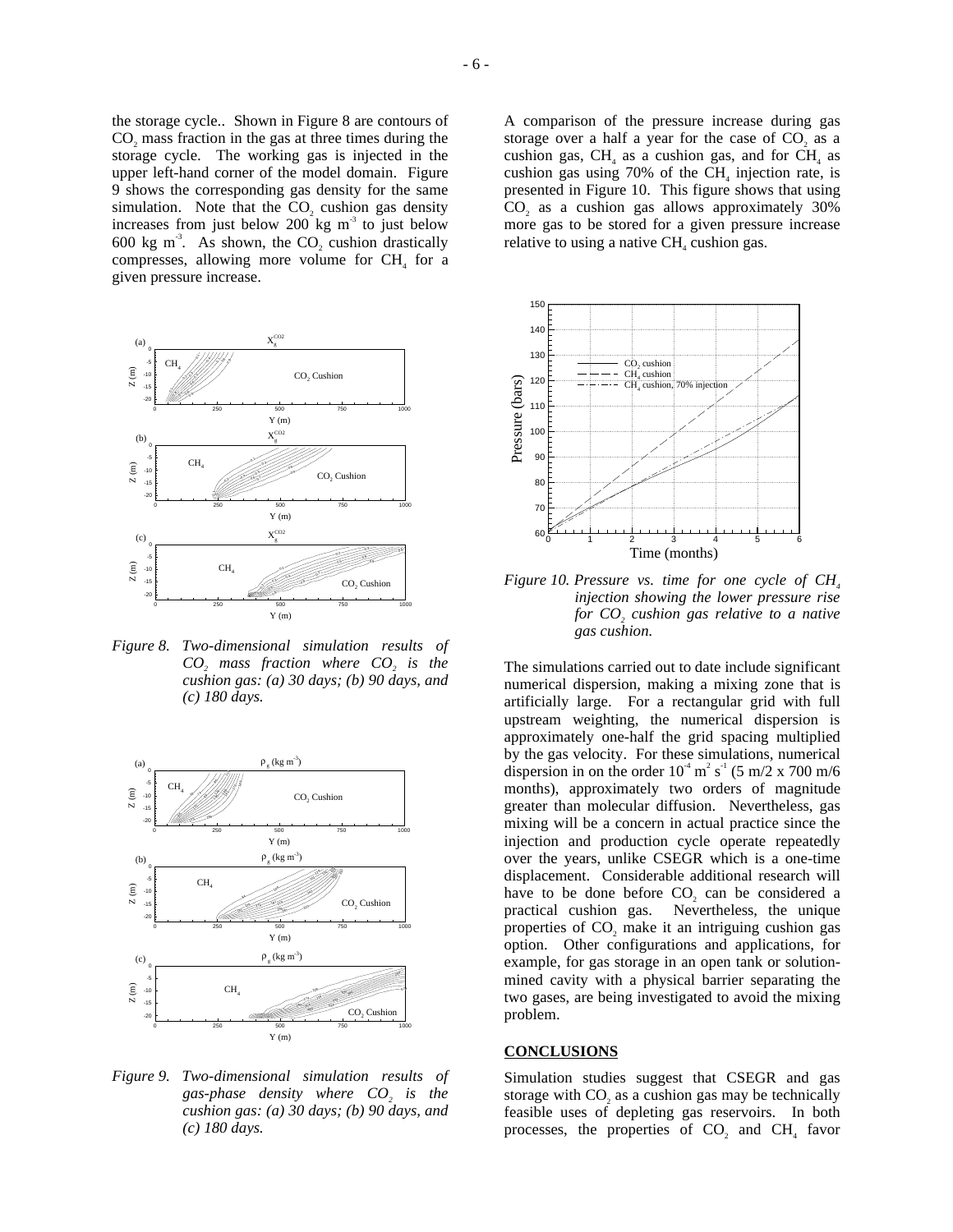limited mixing of the gases. In particular, the large density and viscosity of  $CO<sub>2</sub>$  relative to  $CH<sub>4</sub>$  favor lack of mixing for CO<sub>2</sub> displacing  $CH<sub>4</sub>$  in CSEGR. The large effective compressibility of CO<sub>2</sub> for pressures around the critical pressure favors the use of CO<sub>2</sub> as a cushion gas. We envision a scenario where depleting gas reservoirs near CO<sub>2</sub> sources are first used for approximately a decade for CSEGR, and then after  $CO<sub>2</sub>$  breakthrough, they can be used as gas storage reservoirs. Additional simulation gas storage reservoirs. capability development to consider nonisothermal effects and further detailed reservoir characterization will have to be carried out to investigate these processes further. In the meantime, a field pilot experiment of CSEGR should be carried out to verify the simulation results and further test the idea.

# **ACKNOWLEDGMENT**

I thank Christine Doughty and André Unger (LBNL) for reviews. Special thanks to George Moridis for developing the gas properties subroutines used in TOUGH2/EOS7C. I also thank Karsten Pruess, Alfredo Battistelli, and Sally Benson for assistance with this research. This work was supported in part by the Assistant Secretary for Fossil Energy, Office of Coal and Power Systems through the National Energy Technology Laboratory, and by Lawrence Berkeley National Laboratory under Department of Energy Contract No. DE-AC03-76SF00098.

#### **REFERENCES**

Battistelli, A., C. Calore, and K. Pruess, The simulator TOUGH2/EWASG for modelling geothermal reservoirs with brines and a noncondensible gas, *Geothermics*, *26*(N4), 437–464, 1997.

Blok, K., R.H. Williams, R.E. Katofsky, C.A. Hendricks, "Hydrogen production from natural gas, sequestration of recovered CO<sub>2</sub> in depleted gas wells and enhanced gas recovery," *Energy*, *22*(2/3), 161– 168. 1997.

Chung, T.-H., M. Ajlan, L.L. Lee, and K.E. Starling, Generalized multiparameter correlation for nonpolar and polar fluid transport properties, *Ind. Eng. Chem. Res*., *27*, 671–679, 1988.

Cramer, S.D. *The solubility of methane, carbon dioxide and oxygen in brines from 0° to 300°C*; U.S. Bureau of Mines, Report No. 8706, 16 pp., 1982.

Cummings, M. F., *Northern California oil and gas field production. Annual production and well Data. 1977-1998*; State of California, Division of Oil, Gas and Geothermal Resources; 1999.

IEA (International Energy Agency), Carbon Dioxide Utilization, IEA Greenhouse Gas R&D Programme, Table 6, 1997.

Johnson J.W., E. Oelkers, and H.C. Helgeson, SUPCRT92: A software package for calculating the standard molal thermodynamic properties of minerals, gases, aqueous species and reactions from 1 to 5000 bar and 0 to 1000°C. *Computers and Geosciences*, *18*, 899–947, 1992.

Johnson DS. Rio Vista Field-USA, Sacramento basin, Calif., in Foster NH, Beaumont EA, eds., Atlas of Oil and Gas Fields, Structural Traps III, *AAPG Treatise of Petroleum Geology, Atlas of Oil and Gas Fields*, Tulsa, Oklahoma, USA, 1990.

Katz, D.L., and M.R. Tek, Overview of underground storage of natural gas, *Jour. Petrol. Tech. 943*, June 1981.

Laherrere J. Distribution and evolution of "recovery factor", presented at IEA Oil Reserves Conference, Paris, France, Nov. 11, 1997. See also: http://dieoff.org/page183.pdf

Laille, J-P., J-E. Molinard, and A. Wents, Inert gas injection as part of the cushion of the underground storage of Saint-Clair-Sur-Epte, France, *Soc. Petrol. Engineers SPE 17740*, 343–352, 1988.

Magee, J.W., J.A. Howley, J.F. Ely, A predictive model for the thermophysical properties of carbon dioxide rich mixtures, *Research Report RR-136*, Gas Processors Assoc., Tulsa OK, 35 pp., 1994.

Mamora D.D., and J.G. Seo, Enhanced gas production by carbon dioxide sequestration in depleted gas reservoirs, Society of Petroleum Engineers SPE-77347, SPE Annual Technical Conference and Exhibition, San Antonio, Texas, USA, 29 Sept.–2 Oct. 2002.

NIST (National Institute of Science and Technology) (1992). *NIST Database 14 Mixture Property Database*, *version 9.08*, U.S. Department of Commerce, 1992.

Oldenburg C.M., Carbon dioxide as cushion gas for natural gas storage, *Energy and Fuels*, *17*(1), 240– 246, 2003.

Oldenburg, C.M., and K. Pruess, *EOS7R: Radionuclide transport for TOUGH2*, Lawrence Berkeley National Laboratory Report LBL-34868, 1995.